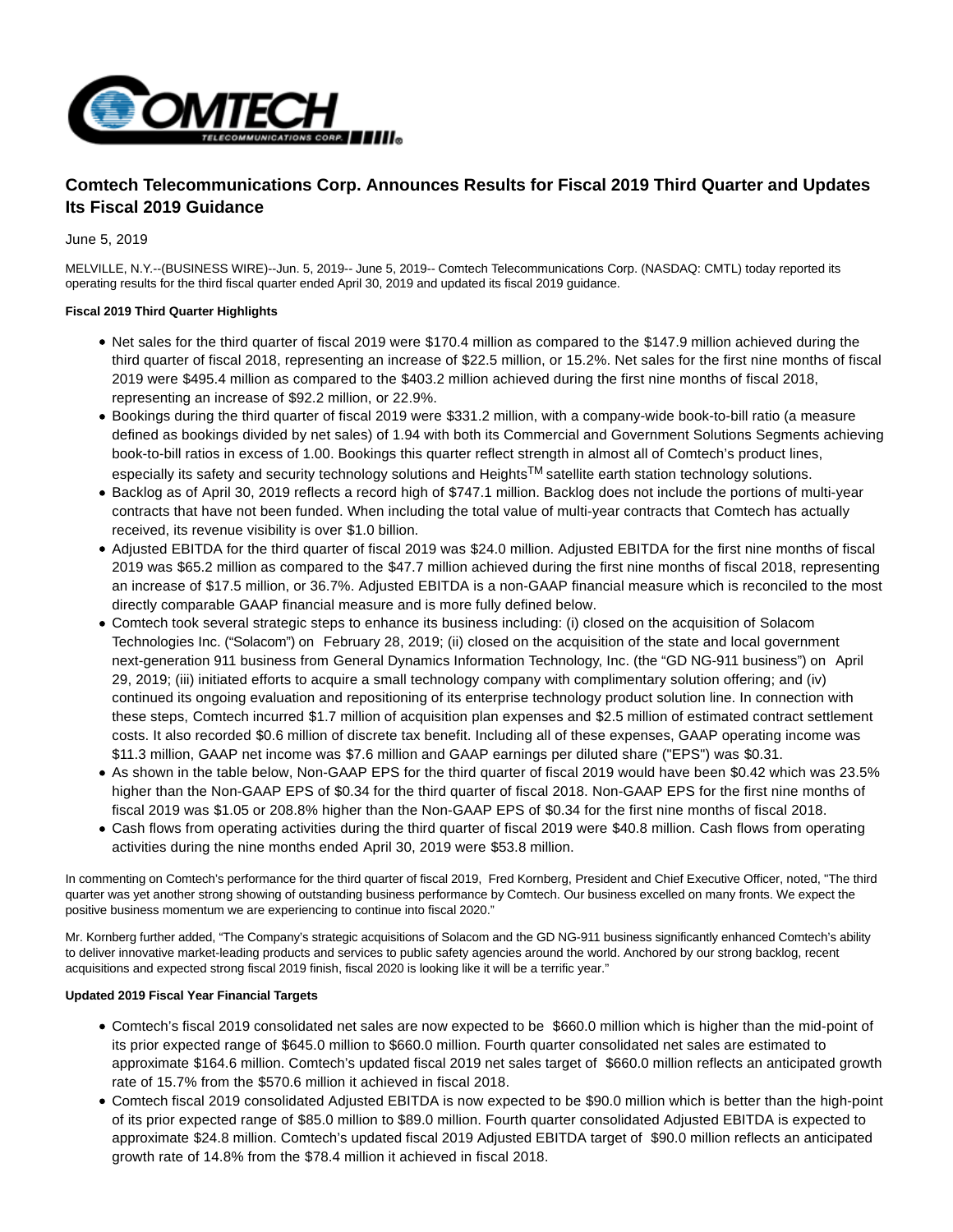- Total amortization of intangible assets is expected to approximate \$18.3 million in fiscal 2019 with the fourth quarter approximating \$5.2 million.
- Total amortization of stock-based compensation expense is expected to approximate \$12.0 million in fiscal 2019 with the fourth quarter approximating \$8.6 million.
- Comtech's estimated effective income tax rate for fiscal 2019 (excluding net discrete items) is expected to approximate 23.0%.
- Comtech expects its fourth quarter of fiscal 2019 to be impacted by a charge of approximately \$2.2 million or \$0.07 GAAP EPS primarily related to ongoing efforts for a small targeted acquisition and its enterprise technology product solutions repositioning. Including the impact of such charge, Comtech's updated GAAP EPS target for fiscal 2019 is now \$0.88 with its fourth quarter GAAP EPS approximating \$0.10.
- Excluding the net charges of \$0.27 GAAP EPS during the nine months ended April 30, 2019 (as described in the below table) and the aforementioned fiscal 2019 fourth quarter charge of \$0.07 GAAP EPS, Non-GAAP EPS for fiscal 2019 is expected to approximate \$1.22 with fourth quarter Non-GAAP EPS of \$0.17. Comtech's fiscal 2019 Non-GAAP EPS target of \$1.22 represents a 62.7% increase from the \$0.75 Non-GAAP EPS it achieved in fiscal 2018, as shown in the below table.
- There is no certainty that Comtech's ongoing efforts related to a small targeted acquisition will be successful and, except for acquisition plan expenses, Comtech's updated fiscal 2019 financial targets do not include any impact of such targeted acquisition plan. If order flow remains strong and Comtech can achieve all of its fiscal 2019 business goals, it is possible that consolidated net sales and Adjusted EBITDA could be higher than its targeted amounts.

Additional information about Comtech's third quarter financial results and Business Outlook for Fiscal 2019 is set forth in Comtech's Quarterly Report on Form 10-Q filed with the SEC today and Comtech's third quarter investor presentation which is located on its website at [www.comtechtel.com.](https://cts.businesswire.com/ct/CT?id=smartlink&url=http%3A%2F%2Fwww.comtechtel.com&esheet=51995241&newsitemid=20190605005962&lan=en-US&anchor=www.comtechtel.com&index=1&md5=9db43028a9aa23494b0b4a015eae687a)

# **Conference Call**

Comtech has scheduled an investor conference call for 8:30 AM (ET) on Thursday, June 6, 2019. Investors and the public are invited to access a live webcast of the conference call from the Investor Relations section of the Comtech website at [www.comtechtel.com.](https://cts.businesswire.com/ct/CT?id=smartlink&url=http%3A%2F%2Fwww.comtechtel.com&esheet=51995241&newsitemid=20190605005962&lan=en-US&anchor=www.comtechtel.com&index=2&md5=ecb0554391a7b678e2a0fcbd5d5efae8) Alternatively, investors can access the conference call by dialing (877) 876-9173 (domestic), or (785) 424-1667 (international) and using the conference I.D. "Comtech." A replay of the conference call will be available for seven days by dialing (800) 753-6121 or (402) 220-2676. In addition, an updated investor presentation, including earnings guidance, is available on Comtech's website.

# **About Comtech**

Comtech Telecommunications Corp. designs, develops, produces and markets innovative products, systems and services for advanced communications solutions. Comtech sells products to a diverse customer base in the global commercial and government communications markets.

# **Cautionary Statement Regarding Forward-Looking Statements**

Certain information in this press release contains forward-looking statements, including but not limited to, information relating to the Company's future performance and financial condition, plans and objectives of the Company's management and the Company's assumptions regarding such future performance, financial condition, and plans and objectives that involve certain significant known and unknown risks and uncertainties and other factors not under the Company's control which may cause its actual results, future performance and financial condition, and achievement of plans and objectives of the Company's management to be materially different from the results, performance or other expectations implied by these forwardlooking statements. These factors include, among other things: the possibility that the expected synergies from the recent acquisitions will not be fully realized, or will not be realized within the anticipated time periods; the risk that the acquired businesses will not be integrated with Comtech successfully; the possibility of disruption from the recent acquisitions, making it more difficult to maintain business and operational relationships or retain key personnel; the risk that the Company will be unsuccessful in implementing a tactical shift in its Government Solutions segment away from bidding on large commodity service contracts and toward pursuing contracts for its niche products with higher margins; the risks associated with Comtech's ongoing evaluation and repositioning of its enterprise technology solutions offering in its Commercial Solutions segment; the nature and timing of receipt of, and the Company's performance on, new or existing orders that can cause significant fluctuations in net sales and operating results; the timing and funding of government contracts; adjustments to gross profits on long-term contracts; risks associated with international sales; rapid technological change; evolving industry standards; new product announcements and enhancements, including the risks associated with the Company's recent launch of HeightsTM Dynamic Network Access Technology ("HEIGHTS" or "HDNA"); changing customer demands and or procurement strategies; changes in prevailing economic and political conditions; changes in the price of oil in global markets; changes in foreign currency exchange rates; risks associated with the Company's legal proceedings, customer claims for indemnification and other similar matters; risks associated with the Company's obligations under its Credit Facility; risks associated with the Company's large contracts; the impact of H.R.1, also known as the Tax Cuts and Jobs Act ("Tax Reform"), which was enacted in December 2017 in the U.S.; and other factors described in this and the Company's other filings with the Securities and Exchange Commission.

#### **COMTECH TELECOMMUNICATIONS CORP. AND SUBSIDIARIES**

Condensed Consolidated Statements of Operations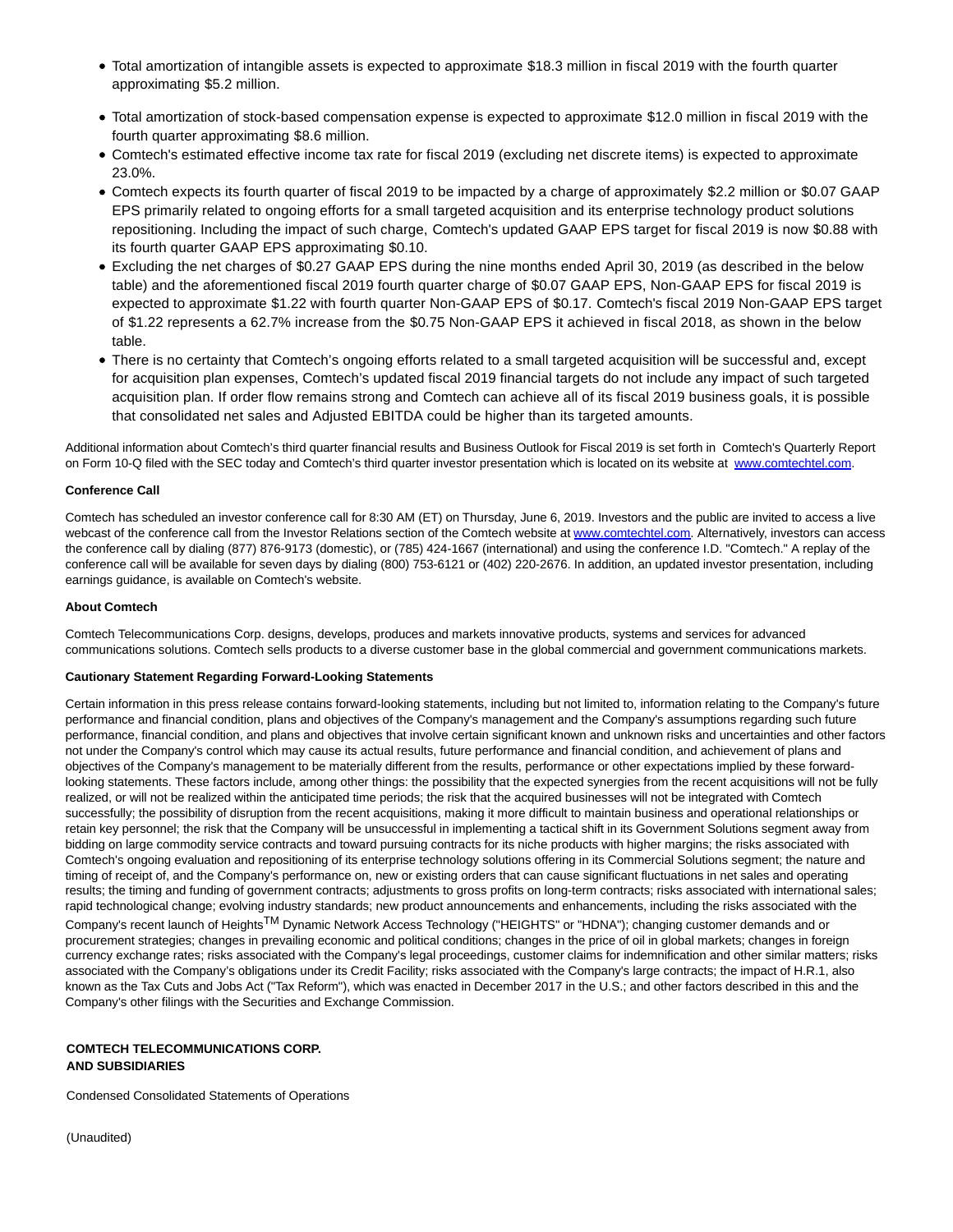|                                                                                         | Three months ended April 30, |                          | Nine months ended April 30, |                          |
|-----------------------------------------------------------------------------------------|------------------------------|--------------------------|-----------------------------|--------------------------|
|                                                                                         | 2019                         | 2018                     | 2019                        | 2018                     |
| Net sales                                                                               | \$170,448,000                | 147,854,000              | \$495,425,000               | 403,154,000              |
| Cost of sales                                                                           | 106,032,000                  | 85,418,000               | 311,995,000                 | 242,201,000              |
| Gross profit                                                                            | 64,416,000                   | 62,436,000               | 183,430,000                 | 160,953,000              |
| Expenses:                                                                               |                              |                          |                             |                          |
| Selling, general and administrative                                                     | 33,409,000                   | 30,410,000               | 97,243,000                  | 86,100,000               |
| Research and development                                                                | 13,471,000                   | 12,778,000               | 40,664,000                  | 39,963,000               |
| Amortization of intangibles                                                             | 4,536,000                    | 5,269,000                | 13,113,000                  | 15,806,000               |
| Settlement of intellectual property litigation                                          |                              |                          | (3,204,000)                 | $\overline{\phantom{0}}$ |
| Acquisition plan expenses                                                               | 1,704,000                    | $\overline{\phantom{0}}$ | 4,612,000                   |                          |
|                                                                                         | 53,120,000                   | 48,457,000               | 152,428,000                 | 141,869,000              |
| Operating income                                                                        | 11,296,000                   | 13,979,000               | 31,002,000                  | 19,084,000               |
| Other expenses (income):                                                                |                              |                          |                             |                          |
| Interest expense                                                                        | 2,159,000                    | 2,500,000                | 7,095,000                   | 7,607,000                |
| Write-off of deferred financing costs                                                   |                              |                          | 3,217,000                   |                          |
| Interest (income) and other                                                             | (22,000)                     | ) 198,000                | (7,000)                     | ) 189,000                |
| Income before provision for (benefit from) income taxes                                 | 9,159,000                    | 11,281,000               | 20,697,000                  | 11,288,000               |
| Provision for (benefit from) income taxes                                               | 1,547,000                    | 3,071,000                | 1,791,000                   | (11,023,000)             |
| Net income                                                                              | \$7,612,000                  | 8,210,000                | \$18,906,000                | 22,311,000               |
| Net income per share:                                                                   |                              |                          |                             |                          |
| Basic                                                                                   | \$0.31                       | 0.34                     | \$0.79                      | 0.94                     |
| <b>Diluted</b>                                                                          | \$0.31                       | 0.34                     | \$0.78                      | 0.93                     |
| Weighted average number of common shares outstanding - basic                            | 24,192,000                   | 23,834,000               | 24,074,000                  | 23,819,000               |
| Weighted average number of common and common equivalent shares outstanding -<br>diluted | 24,330,000                   | 24,052,000               | 24,263,000                  | 23,999,000               |

# **COMTECH TELECOMMUNICATIONS CORP. AND SUBSIDIARIES**

Condensed Consolidated Balance Sheets

|                                                | April 30, 2019<br>(Unaudited) | July 31, 2018<br>(Audited) |
|------------------------------------------------|-------------------------------|----------------------------|
| Assets                                         |                               |                            |
| Current assets:                                |                               |                            |
| Cash and cash equivalents                      | \$45,152,000                  | 43,484,000                 |
| Accounts receivable, net                       | 142,770,000                   | 147,439,000                |
| Inventories, net                               | 83,034,000                    | 75,076,000                 |
| Prepaid expenses and other current assets      | 18,263,000                    | 13,794,000                 |
| Total current assets                           | 289,219,000                   | 279,793,000                |
| Property, plant and equipment, net             | 29,388,000                    | 28,987,000                 |
| Goodwill                                       | 310,247,000                   | 290,633,000                |
| Intangibles with finite lives, net             | 267,097,000                   | 240,796,000                |
| Deferred financing costs, net                  | 3,311,000                     | 2,205,000                  |
| Other assets, net                              | 4,225,000                     | 2,743,000                  |
| Total assets                                   | \$903,487,000                 | 845,157,000                |
| Liabilities and Stockholders' Equity           |                               |                            |
| <b>Current liabilities:</b>                    |                               |                            |
| Accounts payable                               | \$37,225,000                  | 43,928,000                 |
| Accrued expenses and other current liabilities | 79,744,000                    | 65,034,000                 |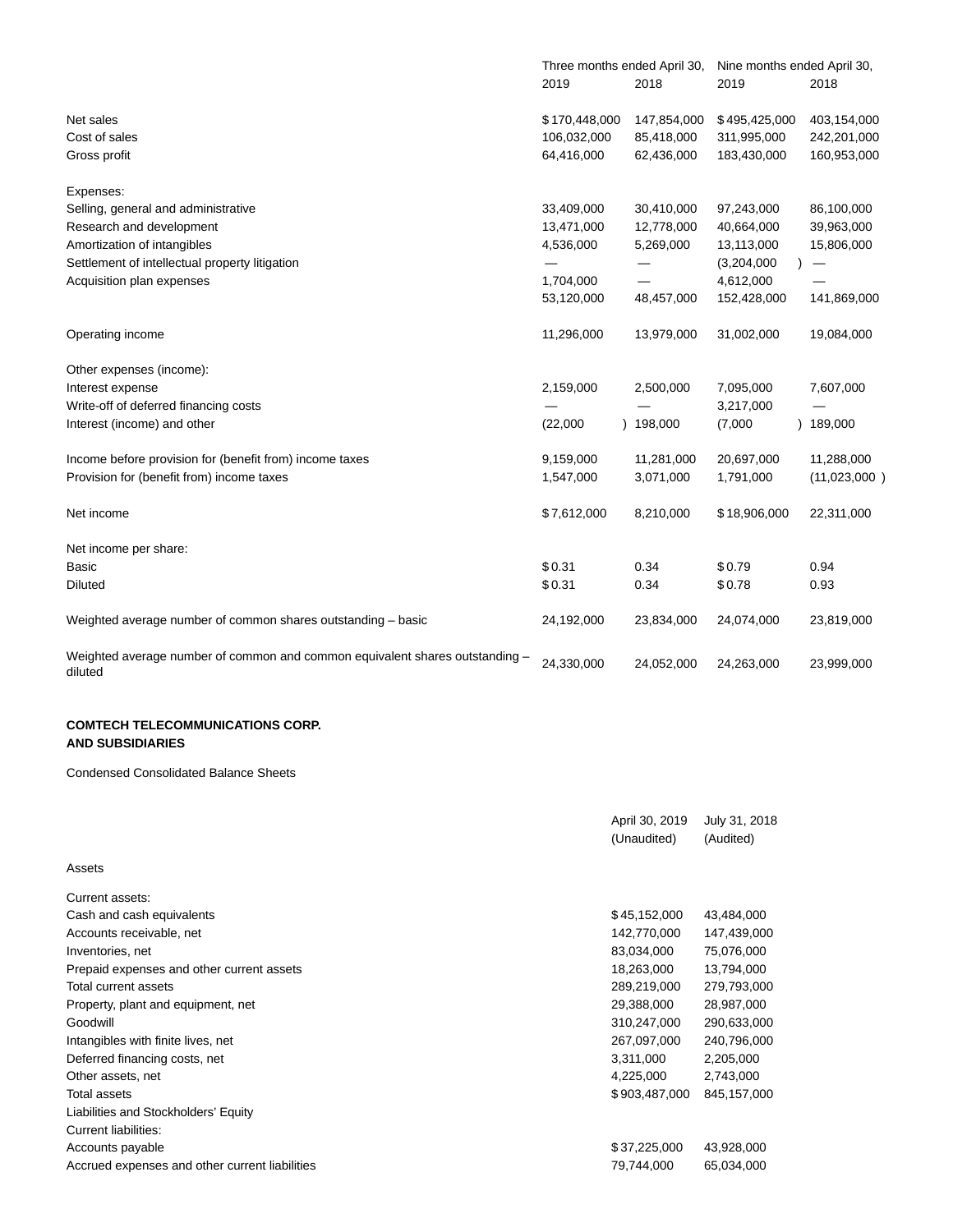| Dividends payable                                                                                                                                                            | 2,405,000       | 2,356,000       |
|------------------------------------------------------------------------------------------------------------------------------------------------------------------------------|-----------------|-----------------|
| <b>Contract liabilities</b>                                                                                                                                                  | 40,759,000      | 34,452,000      |
| Current portion of long-term debt                                                                                                                                            |                 | 17,211,000      |
| Current portion of capital lease and other obligations                                                                                                                       | 1,030,000       | 1,836,000       |
| Interest payable                                                                                                                                                             | 515,000         | 499,000         |
| <b>Total current liabilities</b>                                                                                                                                             | 161,678,000     | 165,316,000     |
| Non-current portion of long-term debt, net                                                                                                                                   | 173,500,000     | 148,087,000     |
| Non-current portion of capital lease and other obligations                                                                                                                   | 435.000         | 765.000         |
| Income taxes payable                                                                                                                                                         | 54,000          | 2,572,000       |
| Deferred tax liability, net                                                                                                                                                  | 12,117,000      | 10,927,000      |
| Long-term contract liabilities                                                                                                                                               | 10,037,000      | 7,689,000       |
| Other liabilities                                                                                                                                                            | 20,717,000      | 4,117,000       |
| <b>Total liabilities</b>                                                                                                                                                     | 378,538,000     | 339,473,000     |
| Commitments and contingencies                                                                                                                                                |                 |                 |
| Stockholders' equity:                                                                                                                                                        |                 |                 |
| Preferred stock, par value \$0.10 per share; shares authorized and unissued 2,000,000                                                                                        |                 |                 |
| Common stock, par value \$0.10 per share; authorized 100,000,000 shares;<br>issued 39,171,199 shares and 38,860,571 shares at April 30, 2019 and July 31, 2018, respectively | 3,917,000       | 3,886,000       |
| Additional paid-in capital                                                                                                                                                   | 546,198,000     | 538,453,000     |
| Retained earnings                                                                                                                                                            | 416,683,000     | 405,194,000     |
|                                                                                                                                                                              | 966,798,000     | 947,533,000     |
| Less:                                                                                                                                                                        |                 |                 |
| Treasury stock, at cost (15,033,317 shares at April 30, 2019 and July 31, 2018)                                                                                              | (441, 849, 000) | (441, 849, 000) |
| Total stockholders' equity                                                                                                                                                   | 524,949,000     | 505,684,000     |
| Total liabilities and stockholders' equity                                                                                                                                   | \$903,487,000   | 845,157,000     |

# **COMTECH TELECOMMUNICATIONS CORP.**

#### **AND SUBSIDIARIES**

Reconciliation of Non-GAAP Financial Measures to GAAP Financial Measures (Unaudited)

# **Use of Non-GAAP Financial Measures**

In order to provide investors with additional information regarding its financial results, this press release contains "Non-GAAP financial measures" under the rules of the SEC. The Company's Adjusted EBITDA is a Non-GAAP measure that represents earnings (loss) before income taxes, interest (income) and other, write-off of deferred financing costs, interest expense, amortization of stock-based compensation, amortization of intangible assets, depreciation expense, estimated contract settlement costs, acquisition plan expenses or strategic alternatives analysis expenses, facility exit costs, settlement of intellectual property litigation and other. The Company's definition of Adjusted EBITDA may differ from the definition of EBITDA used by other companies and therefore may not be comparable to similarly titled measures used by other companies. Adjusted EBITDA is also a measure frequently requested by the Company's investors and analysts. The Company believes that investors and analysts may use Adjusted EBITDA, along with other information contained in its SEC filings, in assessing the Company's performance and comparability of its results with other companies. The Company's Non-GAAP measures for consolidated operating income, net income and net income per diluted share reflect the GAAP measures as reported, adjusted for certain items as discussed below. These Non-GAAP financial measures have limitations as an analytical tool as they exclude the financial impact of transactions necessary to conduct the Company's business, such as the granting of equity compensation awards, and are not intended to be an alternative to financial measures prepared in accordance with GAAP. These measures are adjusted as described in the reconciliation of GAAP to Non-GAAP in the below tables, but these adjustments should not be construed as an inference that all of these adjustments or costs are unusual, infrequent or non-recurring. Non-GAAP financial measures should be considered in addition to, and not as a substitute for or superior to, financial measures determined in accordance with GAAP. Investors are advised to carefully review the GAAP financial results that are disclosed in the Company's SEC filings. The Company has not quantitatively reconciled its fiscal 2019 Adjusted EBITDA target to the most directly comparable GAAP measure because items such as stock-based compensation, adjustments to the provision for income taxes, amortization of intangible assets and interest expense, which are specific items that impact these measures, have not yet occurred, are out of the Company's control, or cannot be predicted. For example, quantification of stock-based compensation expense requires inputs such as the number of shares granted and market price that are not currently ascertainable. Accordingly, reconciliations to the Non-GAAP forward looking metrics are not available without unreasonable effort and such unavailable reconciling items could significantly impact the Company's financial results.

| Three months ended |      | Nine months ended |      | Fiscal |
|--------------------|------|-------------------|------|--------|
| April 30,          |      | April 30,         |      | Year   |
| 2019               | 2018 | 2019              | 2018 | 2018   |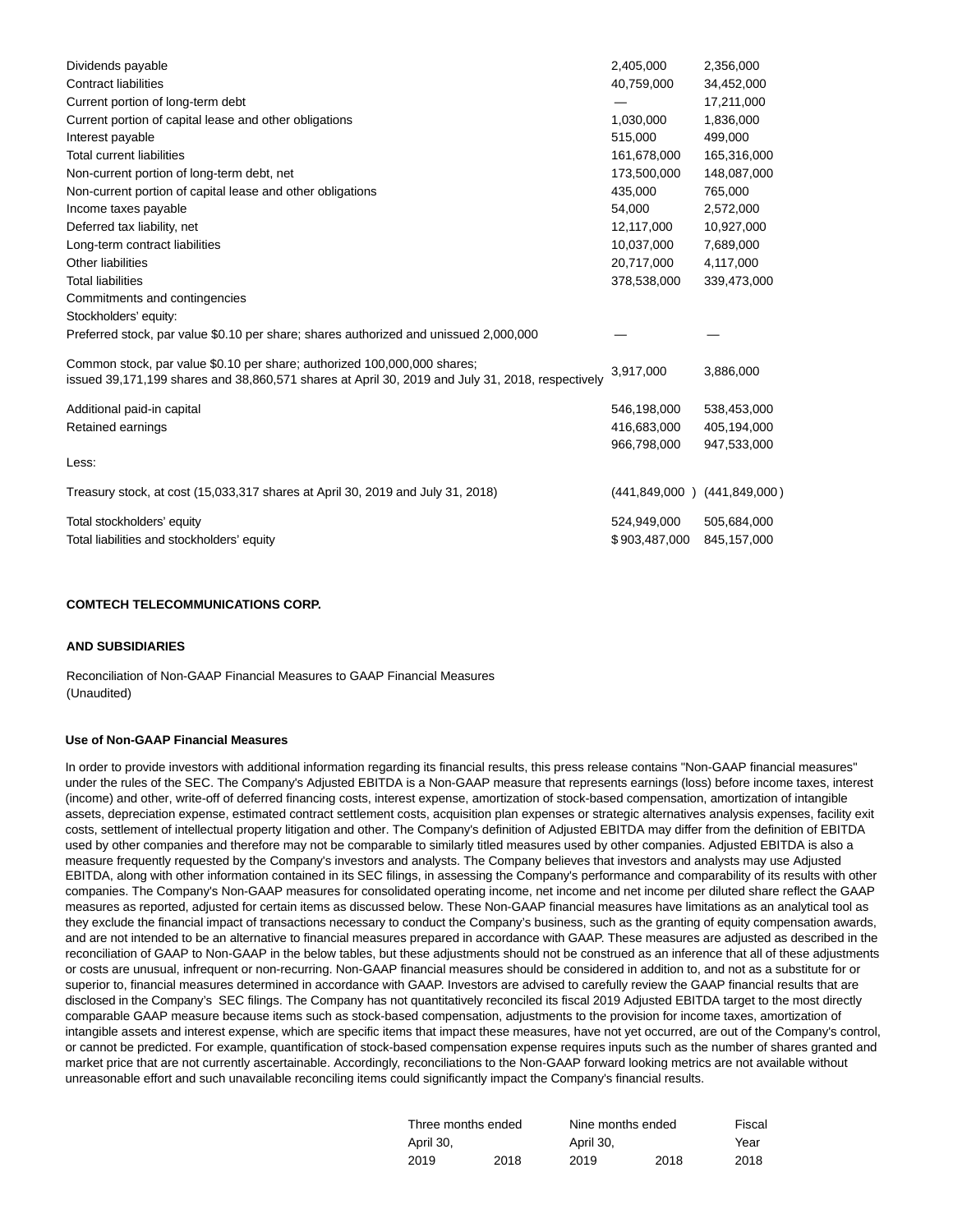#### **Reconciliation of GAAP Net Income to Adjusted EBITDA:**

| Net income                                     | \$7,612,000  | 8,210,000  | \$18,906,000 | 22,311,000   | \$29,769,000  |
|------------------------------------------------|--------------|------------|--------------|--------------|---------------|
| Provision for (benefit from) income taxes      | 1,547,000    | 3,071,000  | 1,791,000    | (11,023,000) | (5, 143, 000) |
| Interest (income) and other                    | (22.000)     | 198.000    | (7,000)      | 189.000      | 254,000       |
| Write-off of deferred financing costs          |              |            | 3,217,000    |              |               |
| Interest expense                               | 2,159,000    | 2,500,000  | 7,095,000    | 7,607,000    | 10,195,000    |
| Amortization of stock-based compensation       | 1,119,000    | 1,104,000  | 3,356,000    | 2,931,000    | 8,569,000     |
| Amortization of intangibles                    | 4,536,000    | 5,269,000  | 13,113,000   | 15,806,000   | 21,075,000    |
| Depreciation                                   | 2,918,000    | 3,170,000  | 8,618,000    | 9,833,000    | 13,655,000    |
| Estimated contract settlement costs            | 2,465,000    |            | 6,351,000    |              |               |
| Settlement of intellectual property litigation |              |            | (3,204,000)  |              |               |
| Acquisition plan expenses                      | 1,704,000    |            | 4,612,000    |              |               |
| Facility exit costs                            |              |            | 1,373,000    |              |               |
| <b>Adjusted EBITDA</b>                         | \$24,038,000 | 23,522,000 | \$65,221,000 | 47,654,000   | \$78,374,000  |

In addition, a reconciliation of Comtech's GAAP consolidated operating income, net income and net income per diluted share to the corresponding non-GAAP measures is shown in the tables below for the three and nine months ended April 30, 2019 and 2018, and full year of fiscal 2018:

|                                                                                                                                                  | April 30, 2019<br>Three months ended   |                                       | Nine months ended                   |                                                       |                                                       |                                               |
|--------------------------------------------------------------------------------------------------------------------------------------------------|----------------------------------------|---------------------------------------|-------------------------------------|-------------------------------------------------------|-------------------------------------------------------|-----------------------------------------------|
|                                                                                                                                                  | Operating<br>Income                    | Net Income                            | Net Income<br>per Diluted<br>Share* | Operating<br>Income                                   | Net Income                                            | Net Income<br>per Diluted<br>Share*           |
| <b>Reconciliation of GAAP to Non-GAAP Earnings:</b>                                                                                              |                                        |                                       |                                     |                                                       |                                                       |                                               |
| GAAP measures, as reported<br>Estimated contract settlement costs<br>Settlement of intellectual property litigation<br>Acquisition plan expenses | \$11,296,000<br>2,465,000<br>1,704,000 | \$7,612,000<br>1,898,000<br>1,312,000 | \$0.31<br>0.08<br>0.05              | \$31,002,000<br>6,351,000<br>(3,204,000)<br>4,612,000 | \$18,906,000<br>4,890,000<br>(2,467,000)<br>3,551,000 | \$0.78<br>0.20<br>(0.10)<br>$\lambda$<br>0.15 |
| Facility exit costs<br>Write-off of deferred financing costs                                                                                     |                                        |                                       |                                     | 1,373,000                                             | 1,057,000<br>2,477,000                                | 0.04<br>0.10                                  |
| Net discrete tax benefit<br>Non-GAAP measures                                                                                                    | \$15,465,000                           | (559,000)<br>\$10,263,000             | (0.02)<br>\$0.42                    | \$40,134,000                                          | (2,991,000)<br>\$25,423,000                           | (0.12)<br>$\mathcal{E}$<br>\$1.05             |
|                                                                                                                                                  | April 30, 2018<br>Three months ended   |                                       |                                     | Nine months ended                                     |                                                       |                                               |
|                                                                                                                                                  | Operating<br>Income                    | Net Income                            | Net Income<br>per Diluted<br>Share* | Operating<br>Income                                   | Net Income                                            | Net Income<br>per Diluted<br>Share*           |
| <b>Reconciliation of GAAP to Non-GAAP Earnings:</b>                                                                                              |                                        |                                       |                                     |                                                       |                                                       |                                               |
| GAAP measures, as reported<br>Net discrete tax benefit<br>Non-GAAP measures                                                                      | \$13,979,000<br>\$13,979,000           | \$8,210,000<br>\$8,210,000            | \$0.34<br>\$ 0.34                   | \$19,084,000<br>\$19,084,000                          | \$22,311,000<br>(14,071,000)<br>\$8,240,000           | \$0.93<br>(0.59)<br>$\mathcal{E}$<br>\$0.34   |
|                                                                                                                                                  | <b>Fiscal Year</b><br>2018             |                                       |                                     |                                                       |                                                       |                                               |
|                                                                                                                                                  | Operating<br>Income                    | Net Income                            | Net Income<br>per Diluted<br>Share* |                                                       |                                                       |                                               |
| <b>Reconciliation of GAAP to Non-GAAP Earnings:</b>                                                                                              |                                        |                                       |                                     |                                                       |                                                       |                                               |
| GAAP measures, as reported                                                                                                                       | \$35,075,000                           | \$29,769,000                          | \$1.24                              |                                                       |                                                       |                                               |
| Net discrete tax benefit                                                                                                                         |                                        | $(11,792,000)$ $(0.49)$               |                                     |                                                       |                                                       |                                               |
| Non-GAAP measures                                                                                                                                | \$35,075,000                           | \$17,977,000                          | \$0.75                              |                                                       |                                                       |                                               |

\* Per share amounts may not foot due to rounding.

**ECMTL**